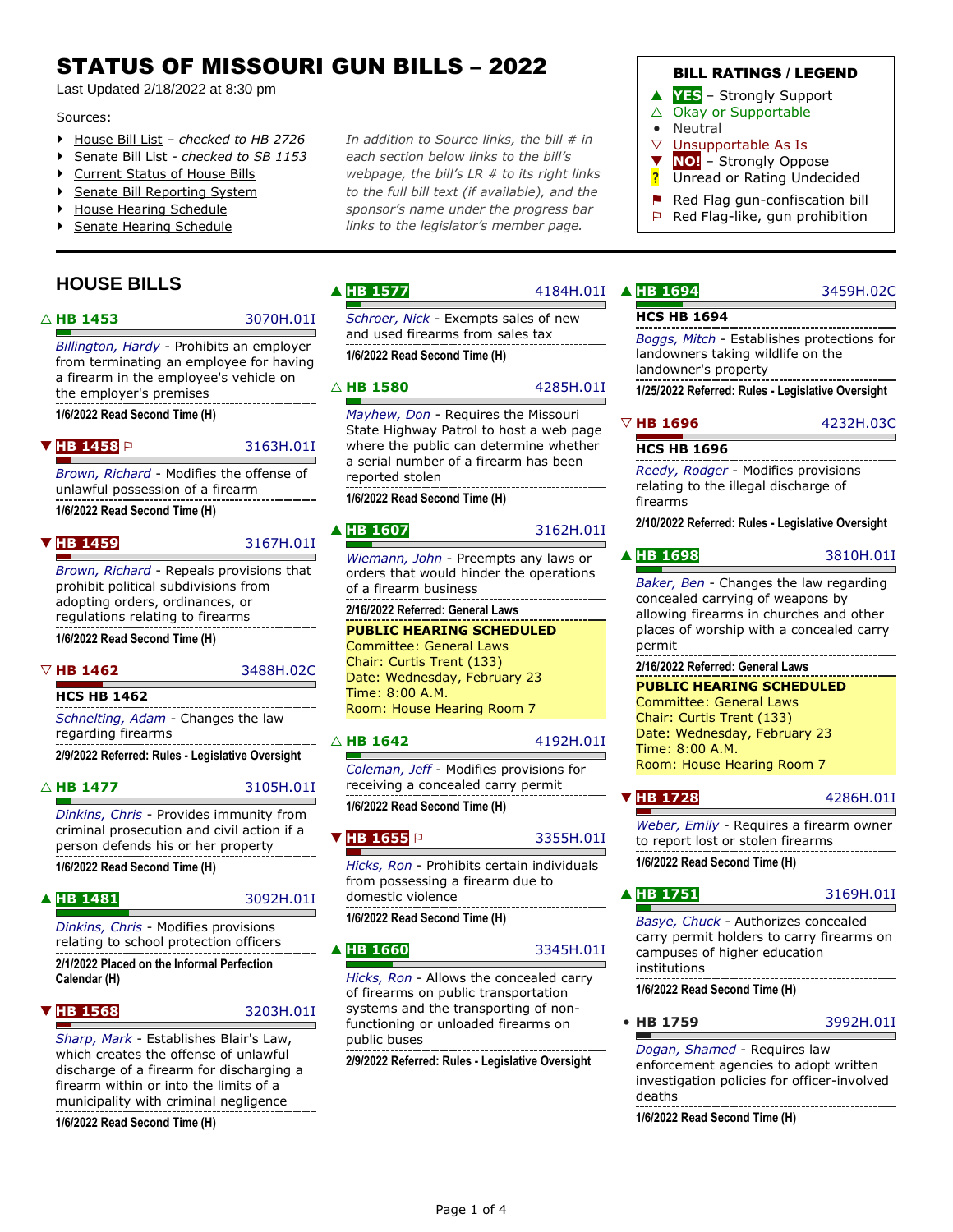#### **[HB 1805](https://house.mo.gov/Bill.aspx?bill=HB1805&year=2022&code=R) P** [3556H.02I](https://house.mo.gov/billtracking/bills221/hlrbillspdf/3556H.02I.pdf)

*[Lewis, Patty](https://house.mo.gov/memberdetails.aspx?district=025&year=2022&code=R)* - Establishes the "Firearm Violence Prevention Act" **1/6/2022 Read Second Time (H)**

**[HB 1806](https://house.mo.gov/Bill.aspx?bill=HB1806&year=2022&code=R)** [3553H.01I](https://house.mo.gov/billtracking/bills221/hlrbillspdf/3553H.01I.pdf)

*[Lewis, Patty](https://house.mo.gov/memberdetails.aspx?district=025&year=2022&code=R)* - Specifies that a person commits the offense of endangering the welfare of a child if he or she fails to secure a firearm

**1/6/2022 Read Second Time (H)**

▼ **[HB 1807](https://house.mo.gov/Bill.aspx?bill=HB1807&year=2022&code=R)** [3555H.01I](https://house.mo.gov/billtracking/bills221/hlrbillspdf/3555H.01I.pdf)

*[Lewis, Patty](https://house.mo.gov/memberdetails.aspx?district=025&year=2022&code=R)* - Requires that all sales or transfers of firearms be processed through a licensed firearms dealer **1/6/2022 Read Second Time (H)**

• **[HB 1828](https://house.mo.gov/Bill.aspx?bill=HB1828&year=2022&code=R)** [3650H.01I](https://house.mo.gov/billtracking/bills221/hlrbillspdf/3650H.01I.pdf)

*[Gray, Alan](https://house.mo.gov/memberdetails.aspx?district=075&year=2022&code=R)* - Modifies the provision allowing law enforcement officers to use

deadly force in certain circumstances and establishes a task force on the use of force ---------------------**1/6/2022 Read Second Time (H)**

△ **[HB 1833](https://house.mo.gov/Bill.aspx?bill=HB1833&year=2022&code=R)** [3525H.02I](https://house.mo.gov/billtracking/bills221/hlrbillspdf/3525H.02I.pdf)

*[Basye, Chuck](https://house.mo.gov/memberdetails.aspx?district=047&year=2022&code=R)* - Modifies provisions for concealed carry permits

**2/15/2022 Public Hearing Completed (H)**

#### **[HB 1865](https://house.mo.gov/Bill.aspx?bill=HB1865&year=2022&code=R)** [3858H.02I](https://house.mo.gov/billtracking/bills221/hlrbillspdf/3858H.02I.pdf)

*[Rowland, Rory](https://house.mo.gov/memberdetails.aspx?district=029&year=2022&code=R)* - Establishes Blair's Law, which creates the offense of unlawful discharge of a firearm for discharging a firearm within or into the limits of a municipality with criminal negligence **1/6/2022 Read Second Time (H)**

#### • **[HB 1866](https://house.mo.gov/Bill.aspx?bill=HB1866&year=2022&code=R)** [3929H.01I](https://house.mo.gov/billtracking/bills221/hlrbillspdf/3929H.01I.pdf)

*[Rowland, Rory](https://house.mo.gov/memberdetails.aspx?district=029&year=2022&code=R)* - Modifies provisions relating to the collection of forensic

evidence in emergency rooms **1/6/2022 Read Second Time (H)**

# • **[HB 1888](https://house.mo.gov/Bill.aspx?bill=HB1888&year=2022&code=R)** [3688H.01I](https://house.mo.gov/billtracking/bills221/hlrbillspdf/3688H.01I.pdf)

*[Rogers, Wes](https://house.mo.gov/memberdetails.aspx?district=018&year=2022&code=R)* - Removes a reference to a repealed subdivisions that related to weapons offenses

**1/6/2022 Read Second Time (H)**

### ▲ **[HB 1912](https://house.mo.gov/Bill.aspx?bill=HB1912&year=2022&code=R)** [4513H.01I](https://house.mo.gov/billtracking/bills221/hlrbillspdf/4513H.01I.pdf)

*[Schroer, Nick](https://house.mo.gov/memberdetails.aspx?district=107&year=2022&code=R)* - Changes the law regarding concealed carrying of weapons by allowing firearms in churches and other places of worship with a concealed carry permit

**2/16/2022 Referred: General Laws**

#### **PUBLIC HEARING SCHEDULED**

Committee: General Laws Chair: Curtis Trent (133) Date: Wednesday, February 23 Time: 8:00 A.M. Room: House Hearing Room 7

### **[HB 1915](https://house.mo.gov/Bill.aspx?bill=HB1915&year=2022&code=R)** [4528H.01I](https://house.mo.gov/billtracking/bills221/hlrbillspdf/4528H.01I.pdf)

*[Schroer, Nick](https://house.mo.gov/memberdetails.aspx?district=107&year=2022&code=R)* - Establishes Blair's Law, which adds the discharging of a firearm within or into the limits of a municipality with criminal negligence to the offense of unlawful use of a weapon

**1/6/2022 Read Second Time (H)**

#### **[HB 1946](https://house.mo.gov/Bill.aspx?bill=HB1946&year=2022&code=R)** [3155H.01I](https://house.mo.gov/billtracking/bills221/hlrbillspdf/3155H.01I.pdf)

*[Mackey, Ian](https://house.mo.gov/memberdetails.aspx?district=087&year=2022&code=R)* - Specifies that the seller of a firearm must verify the age of the purchaser

**1/6/2022 Read Second Time (H)**

### △ **[HB 2021](https://house.mo.gov/Bill.aspx?bill=HB2021&year=2022&code=R)** [3414H.01I](https://house.mo.gov/billtracking/bills221/hlrbillspdf/3414H.01I.pdf)

*[Young, Yolanda](https://house.mo.gov/memberdetails.aspx?district=022&year=2022&code=R)* - Requires courts to explain certain consequences of pleading guilty before such a plea may be accepted

#### **1/6/2022 Read Second Time (H)**

▼ **[HB 2040](https://house.mo.gov/Bill.aspx?bill=HB2040&year=2022&code=R)** [3891H.01I](https://house.mo.gov/billtracking/bills221/hlrbillspdf/3891H.01I.pdf)

*[Gunby, Trish](https://house.mo.gov/memberdetails.aspx?district=099&year=2022&code=R)* - Authorizes a tax credit to offset amounts paid in sales tax on gun safety mechanisms

**1/6/2022 Read Second Time (H)**

### **[HB 2041](https://house.mo.gov/Bill.aspx?bill=HB2041&year=2022&code=R)** [4061H.01I](https://house.mo.gov/billtracking/bills221/hlrbillspdf/4061H.01I.pdf)

*[Gunby, Trish](https://house.mo.gov/memberdetails.aspx?district=099&year=2022&code=R)* - Provides funding for afterschool programs focused on gun violence reduction in certain school districts **1/6/2022 Read Second Time (H)**

#### △ **[HB 2053](https://house.mo.gov/Bill.aspx?bill=HB2053&year=2022&code=R)** [3519H.02I](https://house.mo.gov/billtracking/bills221/hlrbillspdf/3519H.02I.pdf)

*[Owen, Bill](https://house.mo.gov/memberdetails.aspx?district=131&year=2022&code=R)* - Includes certain retired judges in the exceptions to the offense unlawful use of a weapon

#### **1/6/2022 Read Second Time (H)**

▲ [HB 2118](https://house.mo.gov/Bill.aspx?bill=HB2118&year=2022&code=R) [3666H.01I](https://house.mo.gov/billtracking/bills221/hlrbillspdf/3666H.01I.pdf)

### *[Taylor, Jered](https://house.mo.gov/memberdetails.aspx?district=139&year=2022&code=R)* - Modifies and establishes provisions relating to the use of selfdefense

**2/16/2022 Referred: Special Committee on Government Oversight**

*[Roberts, Lane](https://house.mo.gov/memberdetails.aspx?district=161&year=2022&code=R)* - Modifies provision relating to the prevention of violent crimes

**1/6/2022 Read Second Time (H)**

| <b>THB 2228</b> | 4822H.01I |
|-----------------|-----------|
|-----------------|-----------|

*[Appelbaum, LaDonna](https://house.mo.gov/memberdetails.aspx?district=071&year=2022&code=R)* - Creates a civil penalty for possession of a large capacity magazine

**1/6/2022 Read Second Time (H)**

### ▼ **[HB 2275](https://house.mo.gov/Bill.aspx?bill=HB2275&year=2022&code=R)** [4788H.01I](https://house.mo.gov/billtracking/bills221/hlrbillspdf/4788H.01I.pdf)

*[Bland Manlove, Ashley](https://house.mo.gov/memberdetails.aspx?district=026&year=2022&code=R)* - Requires that all sales or transfers of firearms and ammunition be processed through a licensed firearms dealer **1/6/2022 Read Second Time (H)**

#### ▼ **[HB 2276](https://house.mo.gov/Bill.aspx?bill=HB2276&year=2022&code=R)** [4787H.01I](https://house.mo.gov/billtracking/bills221/hlrbillspdf/4787H.01I.pdf)

*[Bland Manlove, Ashley](https://house.mo.gov/memberdetails.aspx?district=026&year=2022&code=R)* - Creates the offense of unlawful possession of an ammunition feeding device that holds more than ten rounds . . . . . . . . . . . . . . . . . . . . **1/6/2022 Read Second Time (H)**

▼ **[HB 2284](https://house.mo.gov/Bill.aspx?bill=HB2284&year=2022&code=R)** [3139H.01I](https://house.mo.gov/billtracking/bills221/hlrbillspdf/3139H.01I.pdf) *[Bangert, Gretchen](https://house.mo.gov/memberdetails.aspx?district=069&year=2022&code=R)* - Adds improperly transporting or storing a firearm in a

motor vehicle to the offense of unlawful use of a weapon **1/10/2022 Read Second Time (H)**

### △ **[HB 2329](https://house.mo.gov/Bill.aspx?bill=HB2329&year=2022&code=R)** [5040H.01I](https://house.mo.gov/billtracking/bills221/hlrbillspdf/5040H.01I.pdf)

*[Deaton, Dirk](https://house.mo.gov/memberdetails.aspx?district=159&year=2022&code=R)* - Changes the law regarding concealed carry permits by lowering the age requirement to eighteen or older

**1/10/2022 Read Second Time (H)**

**[HB 2349](https://house.mo.gov/Bill.aspx?bill=HB2349&year=2022&code=R)** [3118H.01I](https://house.mo.gov/billtracking/bills221/hlrbillspdf/3118H.01I.pdf)

*[Anderson, Marlon](https://house.mo.gov/memberdetails.aspx?district=076&year=2022&code=R)* - Requires the Highway Patrol to investigate any incident occurring in St. Louis city or county in which a law enforcement officer is involved in a shooting or instance resulting in serious bodily harm or death.

**1/10/2022 Read Second Time (H)**

# **[HB 2375](https://house.mo.gov/Bill.aspx?bill=HB2375&year=2022&code=R)** [4380H.01I](https://house.mo.gov/billtracking/bills221/hlrbillspdf/4380H.01I.pdf)

*[Bosley, LaKeySha](https://house.mo.gov/memberdetails.aspx?district=079&year=2022&code=R)* - Changes the law regarding the sale of firearm ammunition **1/12/2022 Read Second Time (H)**

### **P** [HB 2158](https://house.mo.gov/Bill.aspx?bill=HB2158&year=2022&code=R) [4710H.01I](https://house.mo.gov/billtracking/bills221/hlrbillspdf/4710H.01I.pdf)

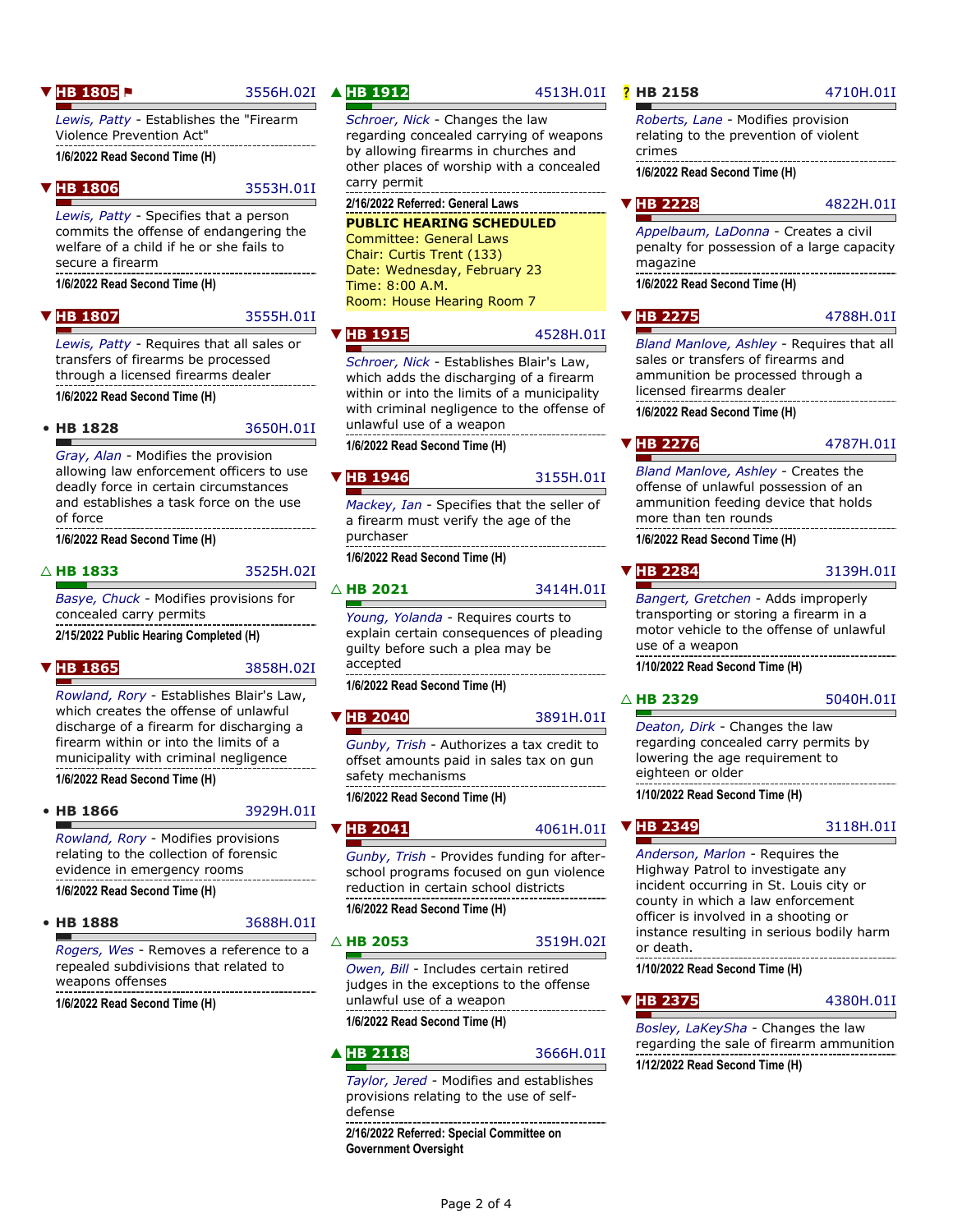### **[HB 2396](https://house.mo.gov/Bill.aspx?bill=HB2396&year=2022&code=R)** [4982H.01I](https://house.mo.gov/billtracking/bills221/hlrbillspdf/4982H.01I.pdf)

*[Gunby, Trish](https://house.mo.gov/memberdetails.aspx?district=099&year=2022&code=R)* - Limits defenses and use of force justifications based on the discovery, knowledge, or potential disclosure of the victim's gender, gender identity, gender expression, or sexual orientation.

**1/12/2022 Read Second Time (H)**

#### ▲ **[HB 2442](https://house.mo.gov/Bill.aspx?bill=HB2442&year=2022&code=R)** [4157H.01I](https://house.mo.gov/billtracking/bills221/hlrbillspdf/4157H.01I.pdf)

*[Davis, Michael](https://house.mo.gov/memberdetails.aspx?district=056&year=2022&code=R)* - Modifies provisions relating to firearms **1/14/2022 Read Second Time (H)**

? **[HB 2538](https://house.mo.gov/Bill.aspx?bill=HB2538&year=2022&code=R)** [5142H.01I](https://house.mo.gov/billtracking/bills221/hlrbillspdf/5142H.01I.pdf)

*[Schroer, Nick](https://house.mo.gov/memberdetails.aspx?district=107&year=2022&code=R)* - Allows persons who can lawfully carry firearms to sue for certain injuries sustained on the property of businesses that voluntarily prohibit firearms

**1/26/2022 Read Second Time (H)**

? **[HB 2629](https://house.mo.gov/Bill.aspx?bill=HB2629&year=2022&code=R)** [5395H.01I](https://house.mo.gov/billtracking/bills221/hlrbillspdf/5395H.01I.pdf)

*[Perkins, Chad](https://house.mo.gov/memberdetails.aspx?district=040&year=2022&code=R)* - Changes the offense of unlawful possession of a firearm by allowing persons who have completed their sentence for a nonviolent felony to possess firearms

**2/6/2022 Read Second Time (H)**

#### ▲ [HB 2666](https://house.mo.gov/Bill.aspx?bill=HB2666&year=2022&code=R) [5475H.01I](https://house.mo.gov/billtracking/bills221/hlrbillspdf/5475H.01I.pdf)

*[Coleman, Mary Elizabeth](https://house.mo.gov/memberdetails.aspx?district=097&year=2022&code=R)* - Modifies provisions relating to the concealed carrying of firearms

**2/10/2022 Read Second Time (H)**

? **[HB 2679](https://house.mo.gov/Bill.aspx?bill=HB2679&year=2022&code=R)** [5468H.01I](https://house.mo.gov/billtracking/bills221/hlrbillspdf/5468H.01I.pdf)

*[Trent, Curtis](https://house.mo.gov/memberdetails.aspx?district=133&year=2022&code=R)* - Changes provisions relating to the use of force when defending persons

**2/14/2022 Read Second Time (H)**

### ▲ **[HJR 82](https://house.mo.gov/Bill.aspx?bill=HJR82&year=2022&code=R)** [3917H.02C](https://house.mo.gov/billtracking/bills221/hlrbillspdf/3917H.02C.pdf)

**HCS HJRs 82 & 106**

*[Black, John](https://house.mo.gov/memberdetails.aspx?district=137&year=2022&code=R)* - Proposes a constitutional amendment to assert the right of Missourians to hunt and fish

**2/8/2022 Referred: Rules - Legislative Oversight**

▲ **[HJR 106](https://house.mo.gov/Bill.aspx?bill=HJR106&year=2022&code=R)** *See HJR 82 (bills combined)*

*[Dinkins, Chris](https://house.mo.gov/memberdetails.aspx?district=144&year=2022&code=R)* - Proposes a constitutional amendment to assert the right of Missourians to hunt and fish

**2/8/2022 HCS Reported Do Pass (H)**

#### **P [HJR 116](https://house.mo.gov/Bill.aspx?bill=HJR116&year=2022&code=R)** [5096H.01I](https://house.mo.gov/billtracking/bills221/hlrbillspdf/5096H.01I.pdf)

*[Schnelting, Adam](https://house.mo.gov/memberdetails.aspx?district=104&year=2022&code=R)* - Creates the Missouri Department of the National Guard

**2/16/2022 Referred: Special Committee on Homeland Security**

**PUBLIC HEARING SCHEDULED** Committee: Special Committee on Homeland Security Chair: Ron Hicks (102) Date: Wednesday, February 23 Time: 12:00 P.M. or upon adjournment (whichever is later) Room: House Hearing Room 1

# **SENATE BILLS**

#### **[SB 666](https://www.senate.mo.gov/22info/BTS_Web/Bill.aspx?SessionType=R&BillID=71259696)** [3356S.01I](https://senate.mo.gov/22info/pdf-bill/intro/SB666.pdf)

*[Burlison](https://www.senate.mo.gov/22info/members/mem20.htm)* - Modifies provisions on selfdefense

**2/10/2022 - Motion to vote bill do pass failed S Transportation, Infrastructure and Public Safety Committee**

#### $\triangle$  **[SB 687](https://www.senate.mo.gov/22info/BTS_Web/Bill.aspx?SessionType=R&BillID=71259643)** [3948S.01I](https://senate.mo.gov/22info/pdf-bill/intro/SB687.pdf)

*[Williams](https://www.senate.mo.gov/22info/members/mem14.htm)* - Authorizes expungement of certain offenses

**1/10/2022 - Second Read and Referred S Judiciary and Civil and Criminal Jurisprudence Committee - S89**

### **v** [SB 731](https://www.senate.mo.gov/22info/BTS_Web/Bill.aspx?SessionType=R&BillID=71259823) [4096S.01I](https://senate.mo.gov/22info/pdf-bill/intro/SB731.pdf)

*[Schupp](https://www.senate.mo.gov/22info/members/mem24.htm)* - Provides that all sales of firearms be processed through a licensed firearm dealer

**1/13/2022 - Second Read and Referred S General Laws Committee - S119**

#### ▲ [SB 752](https://www.senate.mo.gov/22info/BTS_Web/Bill.aspx?SessionType=R&BillID=71259697) [3795S.01I](https://senate.mo.gov/22info/pdf-bill/intro/SB752.pdf)

*[Burlison](https://www.senate.mo.gov/22info/members/mem20.htm)* - Modifies and removes provisions relating to concealed firearms **1/25/2022 - Hearing Conducted S General Laws Committee**

**[SB 795](https://www.senate.mo.gov/22info/BTS_Web/Bill.aspx?SessionType=R&BillID=71259650)** [3048S.01I](https://senate.mo.gov/22info/pdf-bill/intro/SB795.pdf)

*[Washington](https://www.senate.mo.gov/22info/members/mem09.htm)* - Modifies provisions relating to law enforcement officer use of force **1/13/2022 - Second Read and Referred S Judiciary and Civil and Criminal Jurisprudence Committee - S121**

• **[SB 799](https://www.senate.mo.gov/22info/BTS_Web/Bill.aspx?SessionType=R&BillID=71259640)** [3551S.01I](https://senate.mo.gov/22info/pdf-bill/intro/SB799.pdf)

*[Hegeman](https://www.senate.mo.gov/22info/members/mem12.htm)* - Modifies the offense of escaping from custody

**1/31/2022 - SCS Voted Do Pass S Judiciary and Civil and Criminal Jurisprudence Committee (3551S.02C)**

#### *[Onder](https://www.senate.mo.gov/22info/members/mem02.htm)* - Modifies provisions relating to public transit systems

**1/25/2022 - Hearing Conducted S General Laws Committee**

|  | • SB 850 | 4329S.01I |
|--|----------|-----------|
|  |          |           |

*[Bean](https://www.senate.mo.gov/22info/members/mem25.htm)* - Modifies provisions relating to criminal laws **1/31/2022 - SCS Voted Do Pass S Judiciary and Civil and Criminal Jurisprudence Committee (4329S.03C)**

# △ **[SB 884](https://www.senate.mo.gov/22info/BTS_Web/Bill.aspx?SessionType=R&BillID=71259785)** [3797S.01I](https://senate.mo.gov/22info/pdf-bill/intro/SB884.pdf)

*[White](https://www.senate.mo.gov/22info/members/mem32.htm)* - Modifies provisions relating to firearms

**1/27/2022 - Second Read and Referred S General Laws Committee - S192**

**[SB 894](https://www.senate.mo.gov/22info/BTS_Web/Bill.aspx?SessionType=R&BillID=71259727)** P [3311S.01I](https://senate.mo.gov/22info/pdf-bill/intro/SB894.pdf) *[Beck](https://www.senate.mo.gov/22info/members/mem01.htm)* - Modifies provisions relating to the

unlawful possession of firearms

**1/27/2022 - Second Read and Referred S General Laws Committee - S192**

▼ **[SB 895](https://www.senate.mo.gov/22info/BTS_Web/Bill.aspx?SessionType=R&BillID=71259729)** [3312S.01I](https://senate.mo.gov/22info/pdf-bill/intro/SB895.pdf)

*[Beck](https://www.senate.mo.gov/22info/members/mem01.htm)* - Modifies provisions relating the offenses of unlawful transfer of weapons and the unlawful possession of firearms **1/27/2022 - Second Read and Referred S General** 

**Laws Committee - S192**

**[SB 936](https://www.senate.mo.gov/22info/BTS_Web/Bill.aspx?SessionType=R&BillID=71259844)** P [3383S.01I](https://senate.mo.gov/22info/pdf-bill/intro/SB936.pdf) *[Arthur](https://www.senate.mo.gov/22info/members/mem17.htm)* - Modifies provisions relating to

the unlawful possession of firearms **2/16/2022 - Second Read and Referred S General Laws Committee**

? **[SB 946](https://www.senate.mo.gov/22info/BTS_Web/Bill.aspx?SessionType=R&BillID=71259791)** [3798S.01I](https://senate.mo.gov/22info/pdf-bill/intro/SB946.pdf)

*[White](https://www.senate.mo.gov/22info/members/mem32.htm)* - Creates the minutemen of the state

**2/16/2022 - Second Read and Referred S General Laws Committee**

*[Roberts](https://www.senate.mo.gov/22info/members/mem05.htm)* - Modifies provisions relating to the offense of unlawful use of weapons **1/5/2022 - S First Read - S39**

? **[SB 1025](https://www.senate.mo.gov/22info/BTS_Web/Bill.aspx?SessionType=R&BillID=72600406)** [4767S.01I](https://senate.mo.gov/22info/pdf-bill/intro/SB1025.pdf)

*[Bernskoetter](https://www.senate.mo.gov/22info/members/mem06.htm)* - Modifies and creates provisions relating to offenses involving fleeing from arrest **1/5/2022 - S First Read - S40**